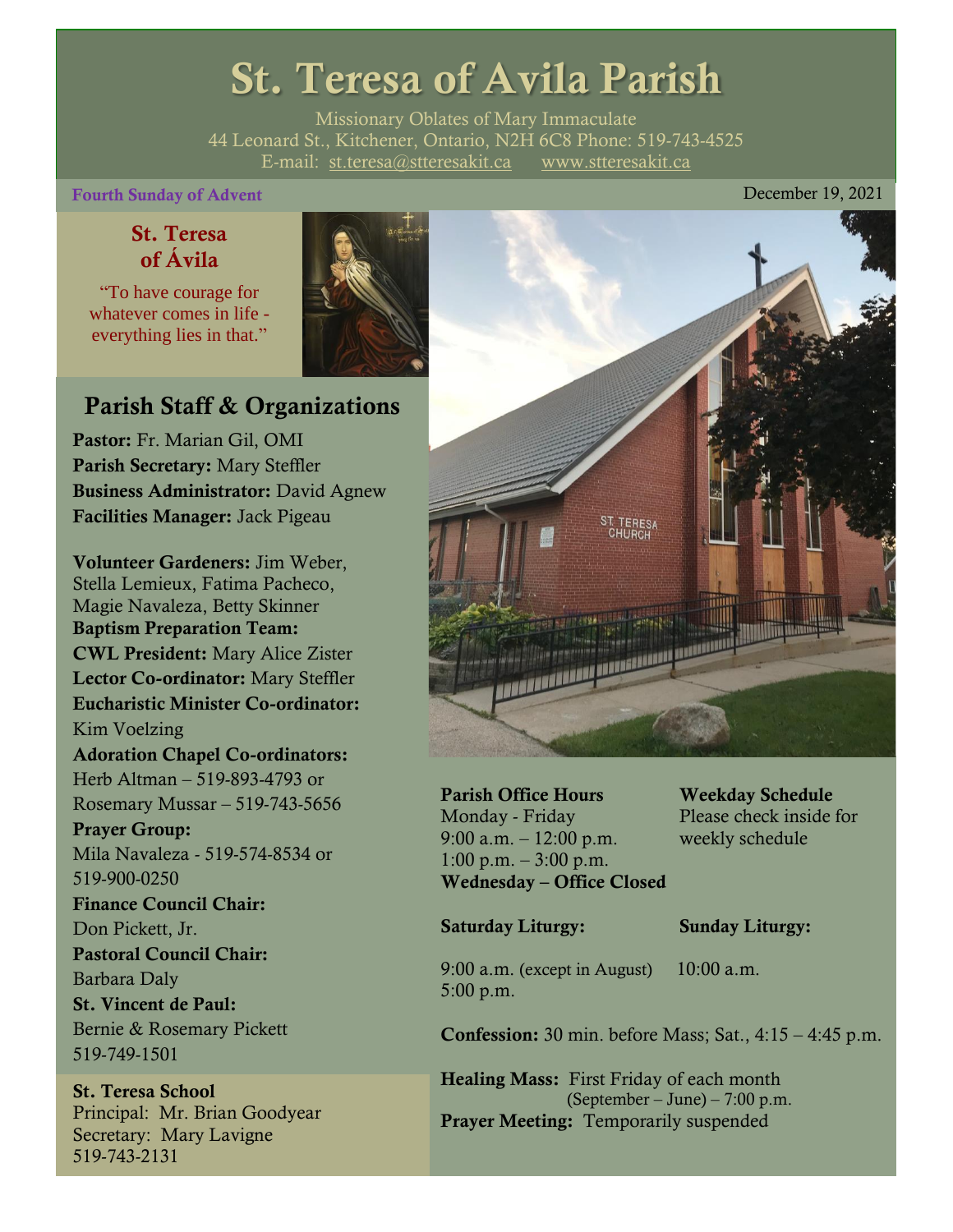### Fourth Sunday of Advent

Today is the last Sunday before Christmas. Are you getting excited? I am! What are some of the things that you look forward to at Christmas? What are some of the family traditions your family has?

Our Gospel (Lk 1:39-45) reading recalls Mary's actions after the announcement of Jesus' birth by the angel Gabriel. Mary goes to visit Elizabeth, her cousin, who is also with child. Elizabeth greets Mary with full recognition of the roles that they and their unborn children will play in God's plan for salvation. Elizabeth gave a glad cry and said to Mary: *"Blessed are you among women, and blessed is the fruit of your womb. And why has this happened to me, that the mother of my Lord comes to me?"* Lk 1:43)

That is amazing! Before Mary even said a word about having a child, Elizabeth knew it and she knew that the child was going to be a very special child! "Why am I so blessed that the mother of my Lord would visit me?" Elizabeth said. *"You are a blessed woman because you have believed that the Lord would do what He said."*

If we were to continue to read the verses that follow in Luke's Gospel, we would hear Mary respond to Elizabeth's greeting with her song of praise, the Magnificat. Both women recall and echo God's history of showing favour upon the people of Israel.

Heavenly Father, we are thankful for this time of joyful preparation for the birth of our Saviour. We pray that we will be ready to honour You and welcome You into our hearts and families. Come Lord Jesus! Amen.



Advent with Children **-** On the Fourth Sunday of Advent we invite all children to join us at Mass (Saturday or Sunday) and bring their Advent Activity Calendar decorated with good deeds. Every child who did at least one good deed will receive - a special gift – little Baby Jesus and a Christmas bookmark. **Do not miss your chance to get your gift and get ready for Christmas!**

"The important thing is not to think much but to love much ..." St. Teresa of Ávila

Diocese of Hamilton Prayer Calendar 2021

#### **Diocese of Hamilton Prayer Calendar**

December 20 – Rev. Pawel Stankiewicz December 21 – Rev. Ronald Voisin December 22 – Voluntas Dei Institute  $(i.v.Dei.)$ December 23 – Rev. Meskel Abib Aibu, O.F.M. December 24 – Rev. Miro Grubisic, O.F.M. December 25 – **Christmas Day (The Nativity of the Lord)** December 26 – Feast of the Holy Family

#### **Vocations**

#### **Fourth Sunday of Advent December 19, 2021**

Are you called to follow in the footsteps of Mary as a priest, deacon or religious to carry the Good News of God's great Love?

#### **Nativity of the Lord December 25, 2021**

We celebrate the birth of our Lord into our world; however, many have not received the birth of our Lord into their hearts. If Christ lives in your heart and you would like to help others discover the Lord, you may be called to be a priest, religious, or permanent deacon.

If God is calling you, contact Bishop Wayne Lobsinger, Director of Vocations and Priestly Formation, Diocese of Hamilton, (905-528-7988).

[vocations@hamiltondiocese.com](mailto:vocations@hamiltondiocese.com)  <https://hamiltondiocese.com/vocations/>

#### Serra Prayer for the Perseverance of Vocations

O God, You have constituted Your onlybegotten Son supreme and eternal Priest for the glory of Your majesty and the salvation of mankind. Grant that those whom He has chosen ministers and dispensers of His mysteries may be found faithful in fulfilling the ministry they have received. Amen.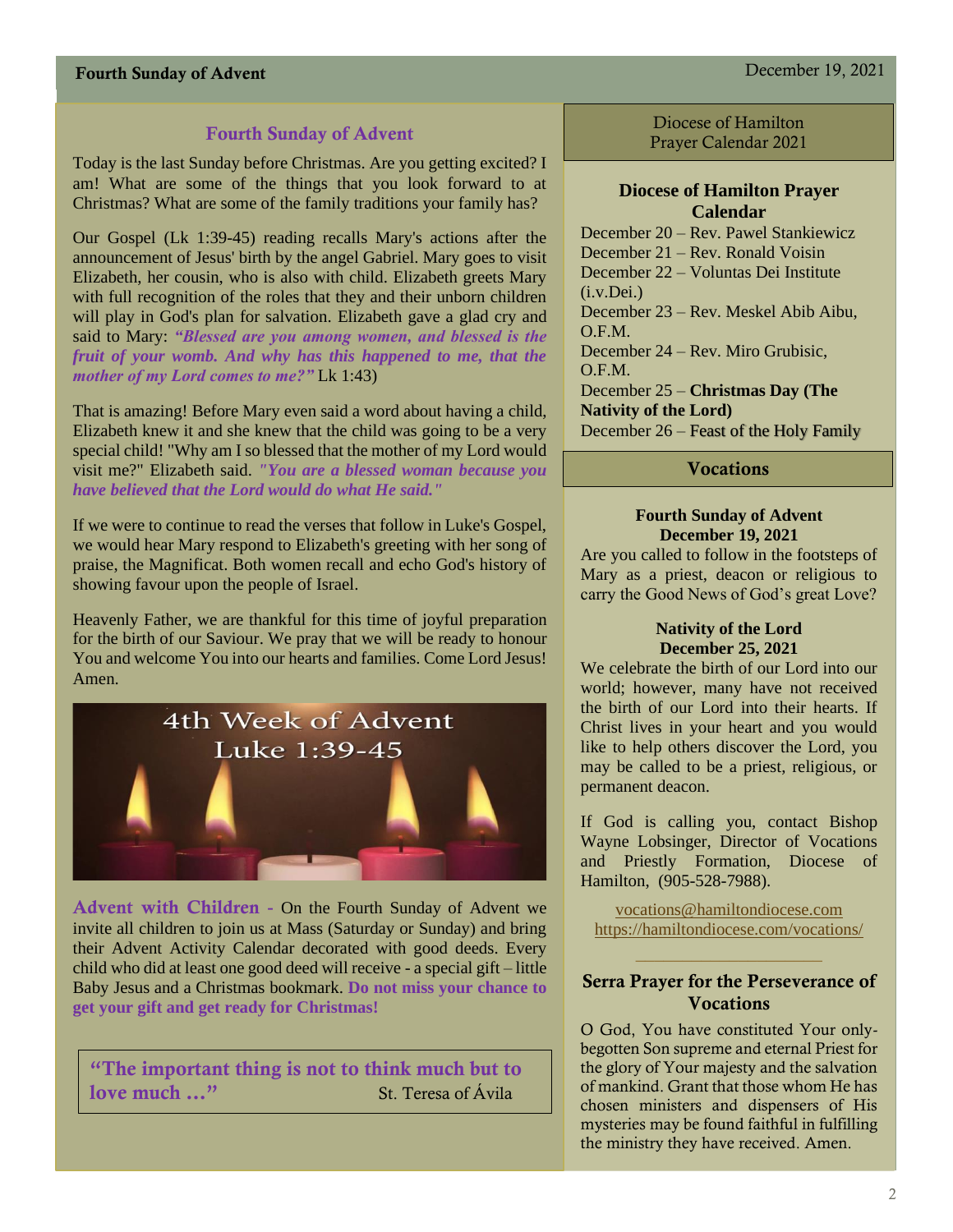Christmas Season – Mass Registration – Due to ongoing Covid protocols, we are requesting that you register for the Christmas Masses. Please call the parish office or click on the following link: [http://stteresakit.ca/?page\\_id=2434](http://stteresakit.ca/?page_id=2434)

#### PREPARING FOR CONFIRMATION AND FIRST COMMUNION & RECONCILIATION

#### Confirmation –

**Jan. 9, 2022 at 10:00 a.m**. – Holy Mass – The Baptism of the Lord

**Jan. 19, 2022 at 7:00 p.m.** – Catechetical Session 2: "Reconciliation the gift of God's Mercy".

#### First Reconciliation and First Communion **–**

**December 19, 2021** – Holy Mass: "Actions speak louder than words" (presentation of projects that FC candidates selected as a way of building relationship with the parish).

**Jan. 20, 2022 at 7:00 p.m. –** Catechetical Session 2: "Discovering the gift of the Eucharist" – Part I.

**The Divine Mercy Chapel** is open for Adoration of the Most Blessed Sacrament, **Monday to Friday, 9 a.m. - 8 p.m.** Please see the Chapel Guidelines as you enter the chapel. To sign up, please call the parish office - 519-743-4525.

#### **Stewardship Report December 12, 2021**

| Building and Maintenance  \$ 285.00       |  |
|-------------------------------------------|--|
|                                           |  |
| World Mission Sunday \$ 100.00            |  |
|                                           |  |
| November Pre-Authorized Giving  \$1867.00 |  |

Thank you to those who continue to remember the parish through financial donations!

**Donations for the year 2021 –** As we approach year end, we wish to remind you that the diocesan bookkeeping policy requires that parish books close on December 31, 2021. Donations from individual parishioners or businesses that would like to receive an income tax receipt for 2021 must be received at the parish office by December 31, 2021. *Thank you for your support and generosity given to our parish community.*

### **Mass Intentions December 20, 2021 – December 26, 2021**

Tuesday, December 21, 2021 – **7:00 p.m. Group Mass Intentions + Albert Luft –** *Dorothy Luft & Family* **Healing for McGill Lucien –** *Ken & Betty*

Wednesday, December 22, 2021 – **8:30 a.m.** **+ Larry Wismer –** *Joan Wismer*

Thursday, December 23, 2021 – **8:30 a.m. Intentions of Helene Meier –** *Ken & Betty*

Friday, December 24, 2021 – **8:30 a.m.**– **No Mass** *Vigil of the Solemnity of the Nativity of the Lord* **5:00 p.m.** – **Parishioners of St. Teresa Parish**

Saturday, December 25, 2021 – *Solemnity of the Nativity of the Lord (Christmas)* **10:00 a.m.** – **Parishioners of St. Teresa Parish 5:00 p.m.** – **No Vigil Mass**

Sunday, December 26, 2021 – **10:00 a.m.** – **Feast of the Holy Family of Jesus, Mary and Joseph** – Year C – **Parishioners of St. Teresa Parish** 

#### Live-streaming on Zoom

The **10 a.m. Sunday Mass** will be live-streamed. To join Father, click on the following link: <https://zoom.us/j/5887658626> Password: 274733

#### **Daily Readings:**

Lectors may find daily readings at this link: https://readings.livingwithchrist.ca

Parish Office – *Important Up-dated Information*  Our Parish Office is open Mon., Tues., Thurs. and Fri. from 9 a.m.  $-3$  p.m. Following diocesan protocols, admittance to the parish office is by appointment only and you are required to wear a mask. For an appointment, please call or email the parish office, 519-743-4525 or st.teresa@stteresakit.ca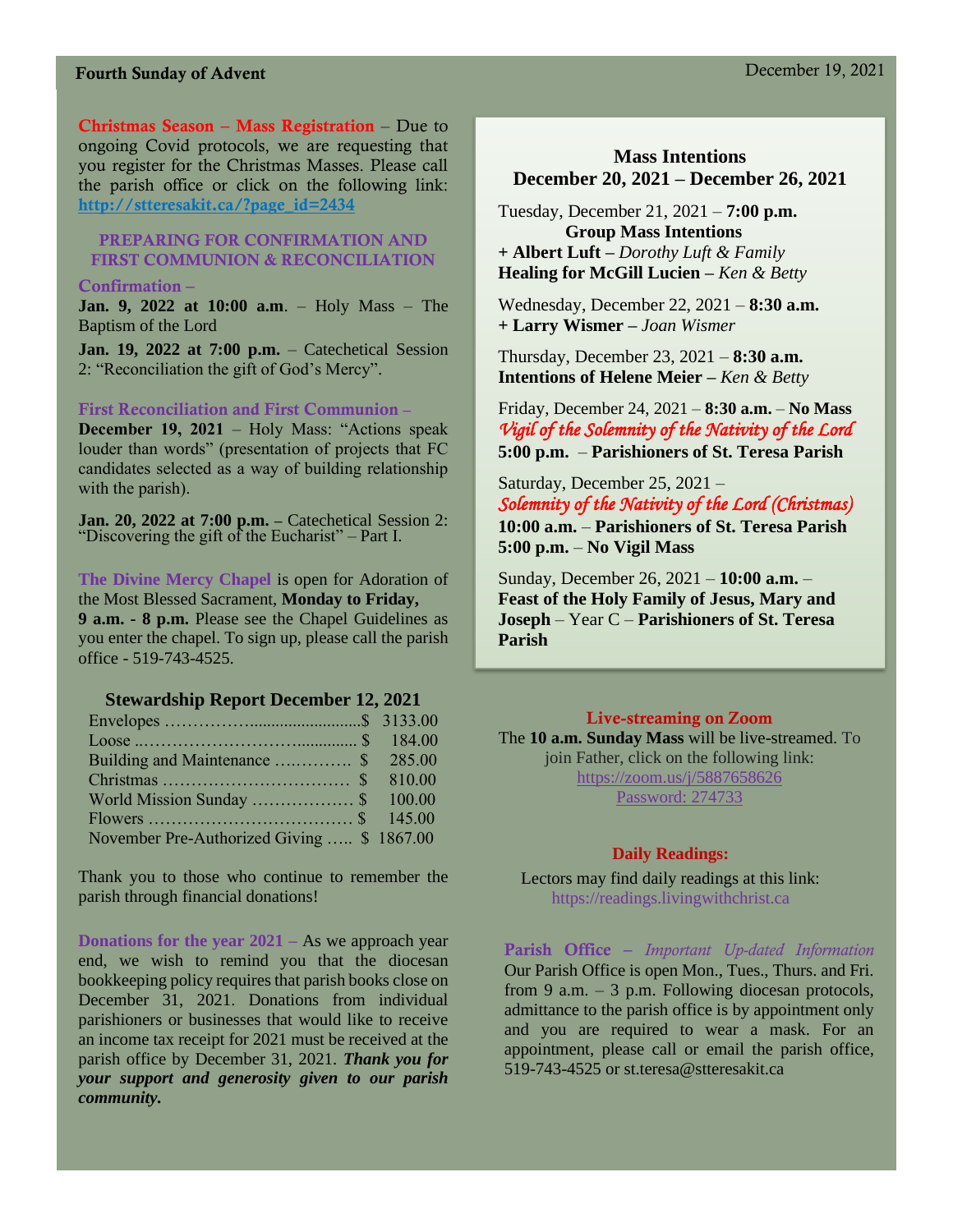**Christmas Flowers** – Envelopes are available at the back of the church for those wishing to make a contribution to assist with the cost of the flowers and trees. Thank you for your generosity.

**Christmas Mailing –** On Monday, December 6, 2021, the Christmas program and a letter from the pastor were sent out to all our parishioners. If someone did not receive this letter or recently changed their address, please contact our parish office.

**Sunday Missals – 2021/2022 –** The Living with Christ Sunday Missals are available on the table at the back of the church or at the Parish Office. The charge is \$5. Please bring the exact change.

**2022 Offertory Envelopes** – The 2022 Offertory Envelopes are now ready for pick up. Please pick up your envelopes after Mass, this weekend, on the table at the back of the church. For those who have signed up for Pre-Authorized Giving, please ensure that you pick up your box of envelopes for 2022, as well. To ensure our parish records are up-to-date, we ask that you please put your name, address and phone number on the first envelope you use. Thank you for your assistance.

**Mass Intentions for 2022** – In order to provide an equal opportunity to all members of our parish, who would like to request Mass intentions in 2022, I would propose the following: Each family may reserve 1 Saturday Mass and 1 weekday Mass. This is based on the number of registered families. Please make your requests over the next several weeks. After January 21, 2022, we will accommodate any available request, for as many Mass intentions as you wish. In 2020, I introduced a Mass with Multiple Intentions, in order to respond to the needs of our parishioners. These will continue on the first and third Tuesdays of the month. Thank you.

#### CWL Silent Auction Thank You!

Thank you to all who participated in our first Annual Silent Auction. It was a great success. We raised \$1140. Congratulations to the winning bidders, Heather Finnie, Michael Kelly, Paul Wideman, Suzanne Willems, Laurie Partridge, Mary Alice Zister, Jean Giles, Sonia Elphick, Kathleen Hinton, Barbara Daly. We look forward to running this fundraiser again next year!



CWL Membership - the membership fee is \$25 and young ladies 16 and over are eligible to be members. For those who pay their membership by December 15, 2021 we will have a draw for a free membership. We welcome and appreciate the participation of young women.

**CWL - Visiting Retirement/Nursing Homes:** We have been checking in with the homes where we hoped to visit our parishioners but have found that restrictions will prevent us from doing so. We will be contacting them with phone calls and cards. We ask for your understanding, in this.

**Canadian Food for Children Collection -** This year we are collecting hygiene products for Canadian Food for Children. There is a desperate need for toothpaste, toothbrushes, shampoo and hand soap. Bins will be at the main entrance of the church for the next few weeks until Christmas. Please be generous to those who have so, so much less than we do.

Prayer Shawls Ministry - If you or anyone you know would like a blessed prayer shawl, hand-made by members of St. Teresa Parish, please contact the office and someone from the Prayer Shawl Ministry will contact you. Our CWL gives knitted and crocheted prayer blankets to newly baptized babies. All prayer shawls and blankets have been blessed by a priest. If you would like to help out by making prayer shawls, or baby blankets, please contact the office.

#### *Christmas Midnight Mass*

#### *Cathedral Basilica of Christ the King, Hamilton*

His Excellency, Bishop Douglas Crosby, OMI, will celebrate Midnight Mass on December 25, 2021. The Mass will be preceded by Carols at 11:30 p.m. on December 24, 2021. The Carols and the Mass will be shown live on Salt+Light Television and CHCH-TV. Admittance to the Cathedral for Midnight Mass is by **ticket only** – a limited number of tickets are still available by contacting the Cathedral at: (905) 522-5744.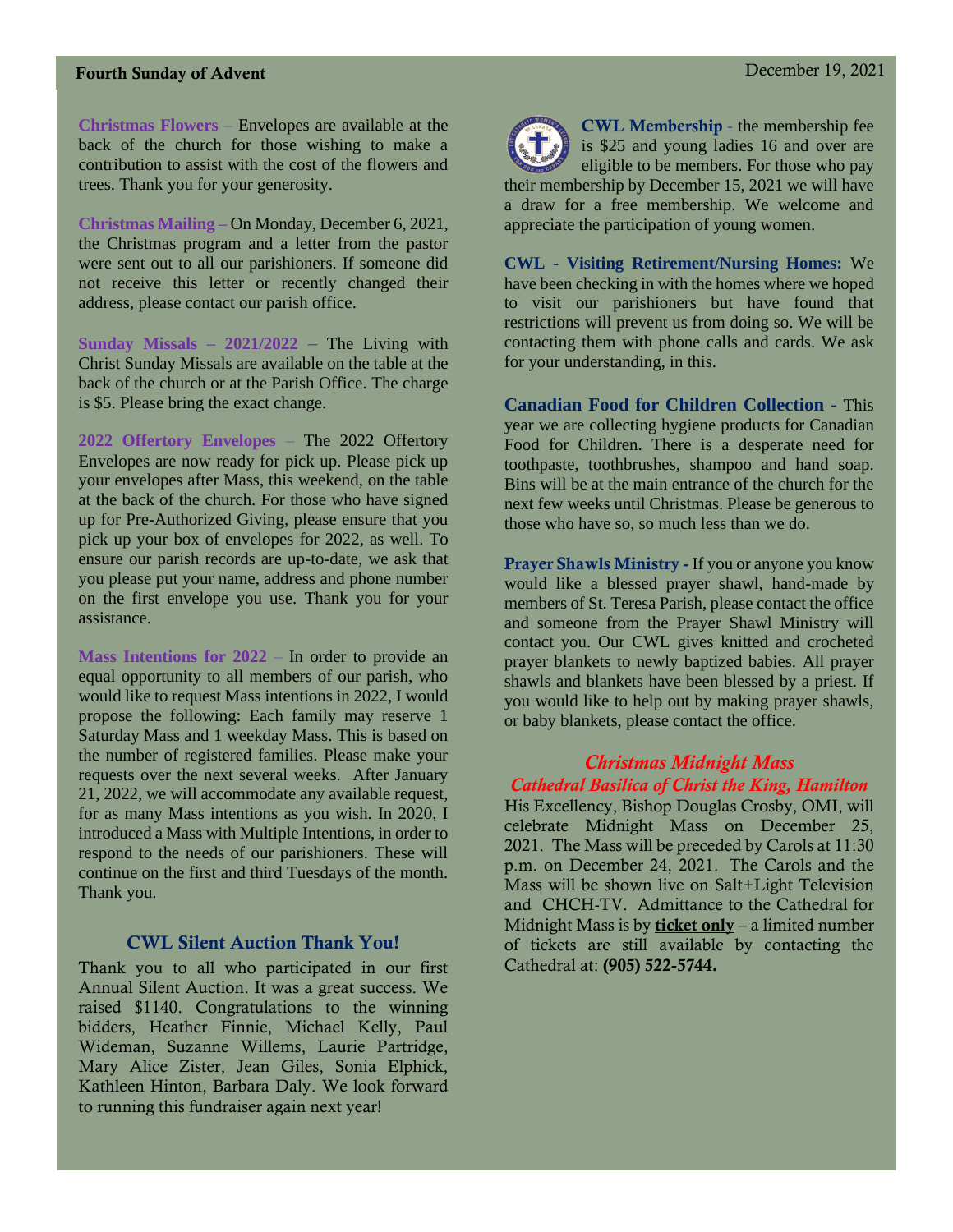# **Christmas Mass Schedule 2021**

**St. Teresa of Avila Parish, Kitchener, Ontario Tel.: 519-743-4525**

**Saturday, December 18, 2021**  from **6:00 p.m. – 7:00 p.m. – Adoration of the Blessed Sacrament & Confession**

**Christmas Eve Friday, December 24, 2021 – 5:00 p.m.**

**Christmas Day Saturday, December 25, 2021 – 10:00 a.m.**  (Mass also on Zoom)

**The Holy Family of Jesus, Mary and Joseph**  Saturday, December 25, 2021 - NO Vigil Mass at 5:00 p.m. **Sunday, December 26, 2021 – 10:00 a.m.**

(Mass also on Zoom) On the Feast of the Holy Family of Jesus, there will be a special blessing for families.

#### **Mary, The Holy Mother of God**

(Holy Day of Obligation) **Friday, December 31, 2021 – 5:00 p.m. Saturday, January 1, 2022 – 10:00 a.m.**  (Mass also on Zoom)

**Epiphany of the Lord** Saturday, January 1, 2022 – NO Vigil Mass at 5:00 p.m. **Sunday, January 2, 2022 – 10:00 a.m.**  (Mass also on Zoom)

**Are you planning on attending Mass during Christmas? Please register on our website:** www.sttere If you wish to join us online, please click on the following link[: https://zoom.us/j/5887658626;](https://zoom.us/j/5887658626) Password: 274733

**The Parish Offices will be closed from December 24th, 2021 through January 2, 2022.**







#### **Dear Parishioners & Guests,**

I would like to take this opportunity to wish you a wonderful Christmas, filled with many moments you will always remember. May this Christmas be more than just a season; may it become a way of life for us. May the little Child whom we contemplate in the manger, watch over all the children of the world, as well as vulnerable and discarded persons. May all of us receive peace and consolation from the birth of the Saviour, and in the knowledge that we are loved by the one heavenly Father!

Merry Christmas and Happy New Year!

Fr. Marian Gil OMI Pastor